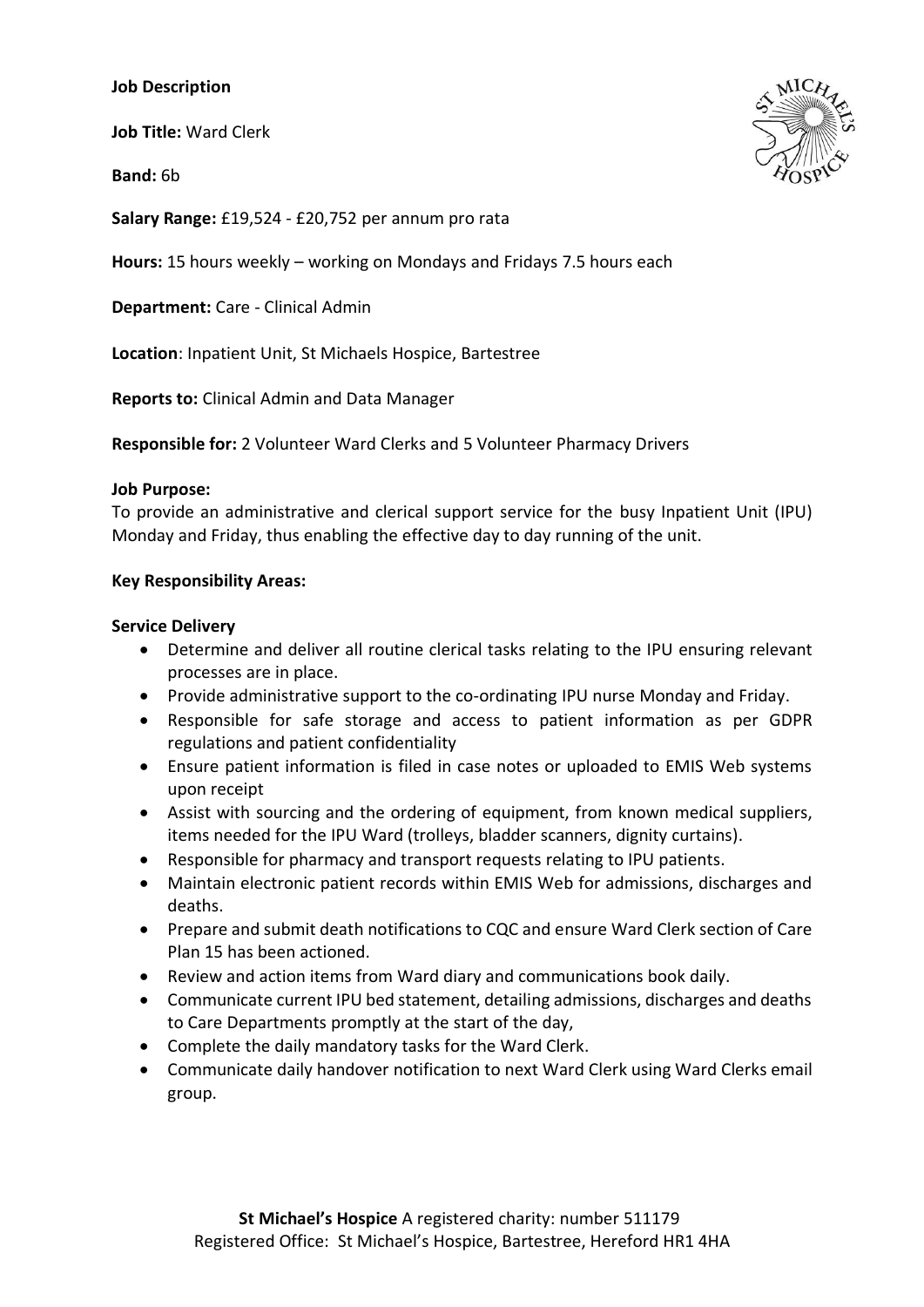## **People**

- Become an Emis Super User to assist colleague within the IPU Department with Emis Web user support.
- Provide support to Day Services in the absence of the Day Services Co-ordinator.
- Plan and direct volunteer ward clerks and pharmacy drivers.
- Ensure volunteer compliance with hospice policies and procedures.
- Work as part of the Clinical Admin Team.

## **Building External Relationships**

- Ensure processes are in place and followed for ordering, tracking and returning of WVT patient notes.
- Liaise with Medical Examiner's Office regularly by email or telephone, to track and monitor progress of the referral to the Office, following the death of a patient, ensuring each stage is completed in a timely manner.
- Promote a good working relationship with Funeral Directors, ensuring procedures regarding release of Cremation Certificates have been followed correctly.
- Establish and maintain effective working relationships with multi-disciplinary team within the hospice and external agencies.

# **Planning / Organising**

- Complete syringe driver monthly audit for servicing and/or repair by medical engineers.
- Check and maintain levels of stationery for Ward admissions, deaths and discharges.
- Maintain stock and supply of all leaflets required for recently bereaved family members.
- Organise and prepare papers associated with IPU nursing team meetings.

### **Communication**

- Sensitively answer telephone calls to the IPU and accurately convey messages/information to staff and patients.
- Provide a welcoming first point of contact for IPU visitors and professionals.
- Confidently and sensitively, manage face to face contacts with distressed family members and friends of IPU patients, at all times dealing with these situations in a professional, calm and reassuring manner.